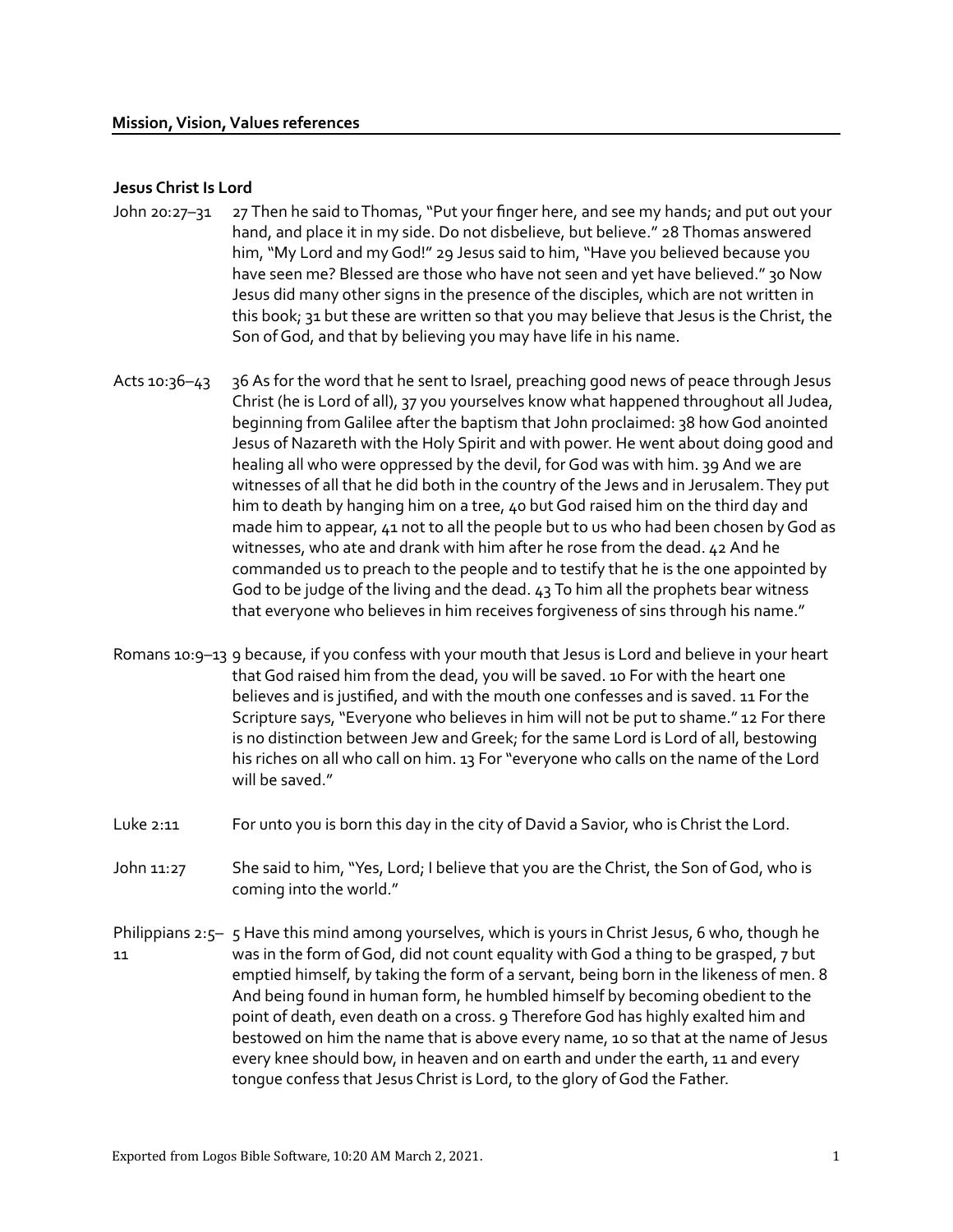| 20                                    | Colossians 1:15-15 He is the image of the invisible God, the firstborn of all creation. 16 For by him all<br>things were created, in heaven and on earth, visible and invisible, whether thrones or<br>dominions or rulers or authorities-all things were created through him and for him. 17<br>And he is before all things, and in him all things hold together. 18 And he is the head of<br>the body, the church. He is the beginning, the firstborn from the dead, that in<br>everything he might be preeminent. 19 For in him all the fullness of God was pleased<br>to dwell, 20 and through him to reconcile to himself all things, whether on earth or in<br>heaven, making peace by the blood of his cross. |
|---------------------------------------|----------------------------------------------------------------------------------------------------------------------------------------------------------------------------------------------------------------------------------------------------------------------------------------------------------------------------------------------------------------------------------------------------------------------------------------------------------------------------------------------------------------------------------------------------------------------------------------------------------------------------------------------------------------------------------------------------------------------|
| Jude 25                               | to the only God, our Savior, through Jesus Christ our Lord, be glory, majesty,<br>dominion, and authority, before all time and now and forever. Amen.                                                                                                                                                                                                                                                                                                                                                                                                                                                                                                                                                                |
| Scripture                             |                                                                                                                                                                                                                                                                                                                                                                                                                                                                                                                                                                                                                                                                                                                      |
| 17                                    | 2 Timothy 3:15-15 and how from childhood you have been acquainted with the sacred writings, which<br>are able to make you wise for salvation through faith in Christ Jesus. 16 All Scripture is<br>breathed out by God and profitable for teaching, for reproof, for correction, and for<br>training in righteousness, 17 that the man of God may be complete, equipped for<br>every good work.                                                                                                                                                                                                                                                                                                                      |
| Deuteronomy<br>$6:6 - 7$              | 6 And these words that I command you today shall be on your heart. 7 You shall teach<br>them diligently to your children, and shall talk of them when you sit in your house, and<br>when you walk by the way, and when you lie down, and when you rise.                                                                                                                                                                                                                                                                                                                                                                                                                                                              |
| Psalm 12:6                            | The words of the LORD are pure words, like silver refined in a furnace on the ground,<br>purified seven times.                                                                                                                                                                                                                                                                                                                                                                                                                                                                                                                                                                                                       |
| Psalm 19:7-9                          | 7 The law of the LORD is perfect, reviving the soul; the testimony of the LORD is sure,<br>making wise the simple; 8 the precepts of the LORD are right, rejoicing the heart; the<br>commandment of the LORD is pure, enlightening the eyes; 9 the fear of the LORD is<br>clean, enduring forever; the rules of the LORD are true, and righteous altogether.                                                                                                                                                                                                                                                                                                                                                         |
| Psalm 119:86                          | All your commandments are sure; they persecute me with falsehood; help me!                                                                                                                                                                                                                                                                                                                                                                                                                                                                                                                                                                                                                                           |
| Psalm 119:160                         | The sum of your word is truth, and every one of your righteous rules endures forever.                                                                                                                                                                                                                                                                                                                                                                                                                                                                                                                                                                                                                                |
| Proverbs 30:5                         | Every word of God proves true; he is a shield to those who take refuge in him.                                                                                                                                                                                                                                                                                                                                                                                                                                                                                                                                                                                                                                       |
| John 17:17                            | Sanctify them in the truth, your word is truth.                                                                                                                                                                                                                                                                                                                                                                                                                                                                                                                                                                                                                                                                      |
|                                       | 2 Peter 1:20-21 20 knowing this first of all, that no prophecy of Scripture comes from someone's own<br>interpretation. 21 For no prophecy was ever produced by the will of man, but men<br>spoke from God as they were carried along by the Holy Spirit.                                                                                                                                                                                                                                                                                                                                                                                                                                                            |
| Family<br>1 Corinthians<br>$3:9 - 11$ | 9 For we are God's fellow workers. You are God's field, God's building. 10 According to<br>the grace of God given to me, like a skilled master builder I laid a foundation, and                                                                                                                                                                                                                                                                                                                                                                                                                                                                                                                                      |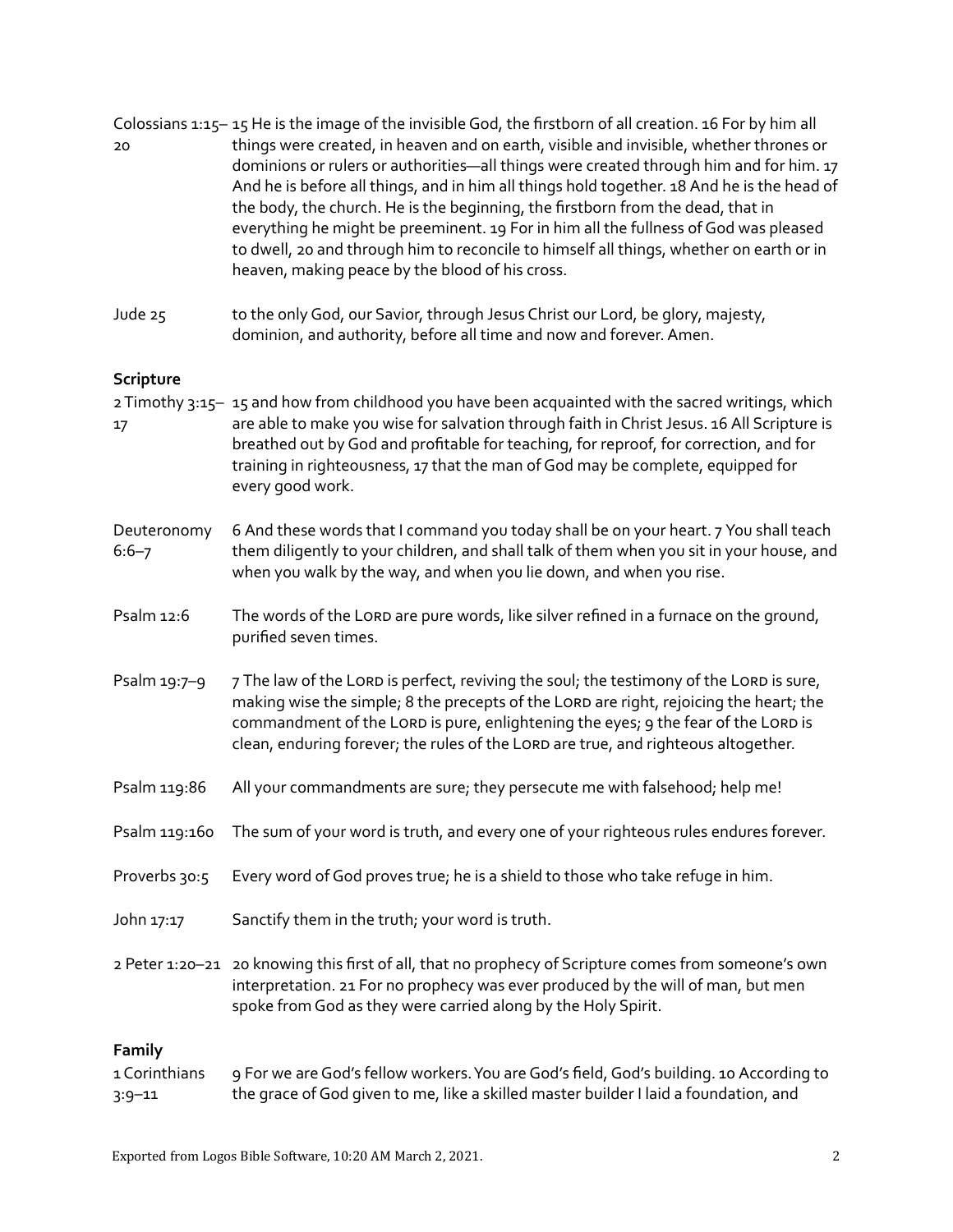someone else is building upon it. Let each one take care how he builds upon it. 11 For no one can lay a foundation other than that which is laid, which is Jesus Christ.

- Romans 12: $4-13$  4 For as in one body we have many members, and the members do not all have the same function, 5 so we, though many, are one body in Christ, and individually members one of another. 6 Having gifts that differ according to the grace given to us, let us use them: if prophecy, in proportion to our faith; 7 if service, in our serving; the one who teaches, in his teaching; 8 the one who exhorts, in his exhortation; the one who contributes, in generosity; the one who leads, with zeal; the one who does acts of mercy, with cheerfulness. 9 Let love be genuine. Abhor what is evil; hold fast to what is good. 10 Love one another with brotherly affection. Outdo one another in showing honor. 11 Do not be slothful in zeal, be fervent in spirit, serve the Lord. 12 Rejoice in hope, be patient in tribulation, be constant in prayer. 13 Contribute to the needs of the saints and seek to show hospitality.
- Ephesians 2:12– 12 remember that you were at that time separated from Christ, alienated from the 22 commonwealth of Israel and strangers to the covenants of promise, having no hope and without God in the world. 13 But now in Christ Jesus you who once were far off have been brought near by the blood of Christ. 14 For he himself is our peace, who has made us both one and has broken down in his flesh the dividing wall of hostility 15 by abolishing the law of commandments expressed in ordinances, that he might create in himself one new man in place of the two, so making peace, 16 and might reconcile us both to God in one body through the cross, thereby killing the hostility. 17 And he came and preached peace to you who were far off and peace to those who were near. 18 For through him we both have access in one Spirit to the Father. 19 So then you are no longer strangers and aliens, but you are fellow citizens with the saints and members of the household of God, 20 built on the foundation of the apostles and prophets, Christ Jesus himself being the cornerstone, 21 in whom the whole structure, being joined together, grows into a holy temple in the Lord. 22 In him you also are being built together into a dwelling place for God by the Spirit.
- Ephesians 3:14– 14 For this reason I bow my knees before the Father, 15 from whom every family in 21 heaven and on earth is named, 16 that according to the riches of his glory he may grant you to be strengthened with power through his Spirit in your inner being, 17 so that Christ may dwell in your hearts through faith—that you, being rooted and grounded in love, 18 may have strength to comprehend with all the saints what is the breadth and length and height and depth, 19 and to know the love of Christ that surpasses knowledge, that you may be filled with all the fullness of God. 20 Now to him who is able to do far more abundantly than all that we ask or think, according to the power at work within us, 21 to him be glory in the church and in Christ Jesus throughout all generations, forever and ever. Amen.
- 2 Peter 1:3-8 3 His divine power has granted to us all things that pertain to life and godliness, through the knowledge of him who called us to his own glory and excellence, 4 by which he has granted to us his precious and very great promises, so that through them you may become partakers of the divine nature, having escaped from the corruption that is in the world because of sinful desire. 5 For this very reason, make every effort to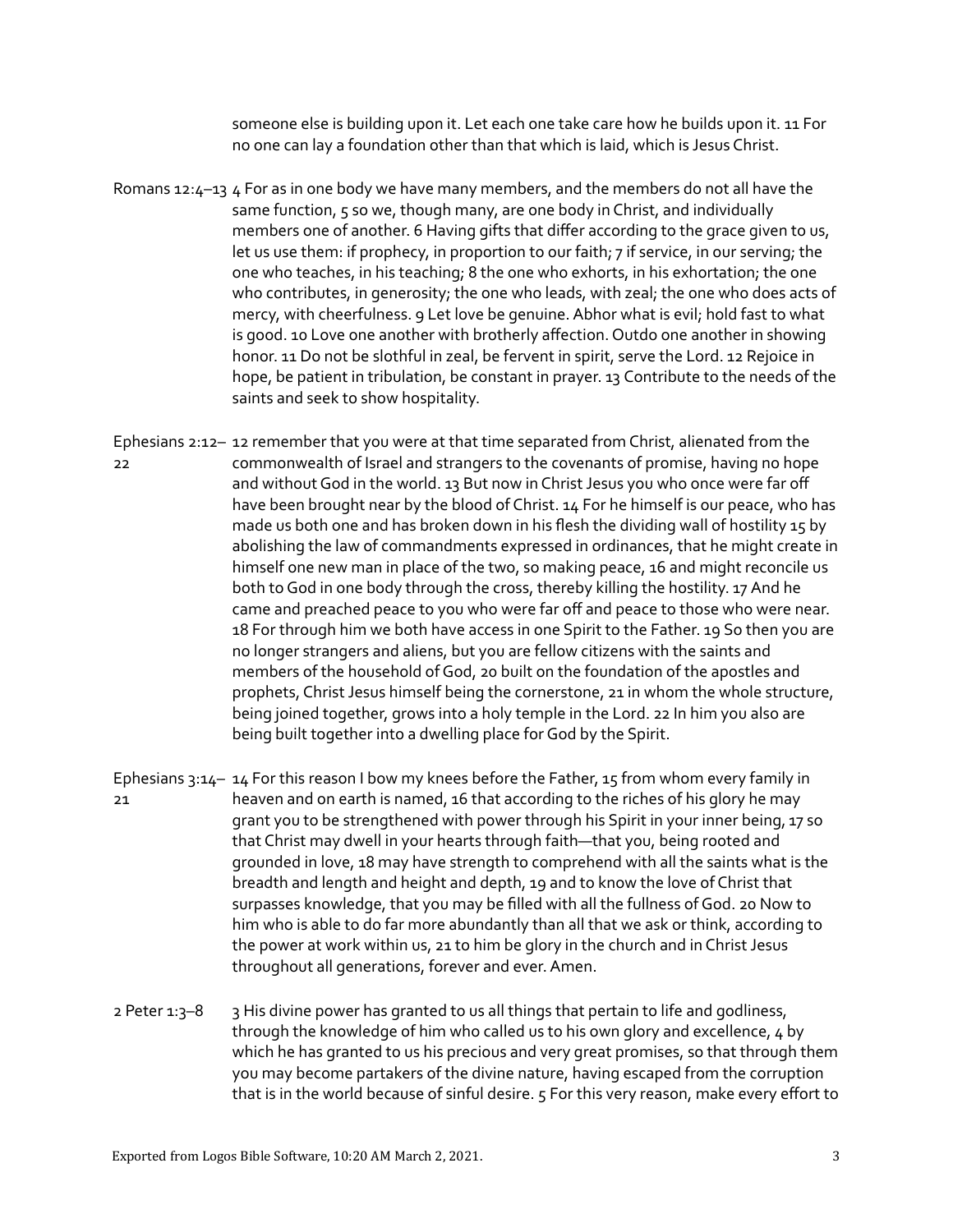supplement your faith with virtue, and virtue with knowledge, 6 and knowledge with self-control, and self-control with steadfastness, and steadfastness with godliness, 7 and godliness with brotherly affection, and brotherly affection with love. 8 For if these qualities are yours and are increasing, they keep you from being ineffective or unfruitful in the knowledge of our Lord Jesus Christ.

- John 13:34 A new commandment I give to you, that you love one another: just as I have loved you, you also are to love one another.
- Psalm 133 title A Song of Ascents. Of David. 1 Behold, how good and pleasant it is when brothers dwell in unity! 2 It is like the precious oil on the head, running down on the beard, on the beard of Aaron, running down on the collar of his robes! 3 It is like the dew of Hermon, which falls on the mountains of Zion! For there the Lord has commanded the blessing, life forevermore.
- Matthew 12:48– 48 But he replied to the man who told him, "Who is my mother, and who are my 50 brothers?" 49 And stretching out his hand toward his disciples, he said, "Here are my mother and my brothers! 50 For whoever does the will of my Father in heaven is my brother and sister and mother."
- Matthew 25:40 And the King will answer them, 'Truly, I say to you, as you did it to one of the least of these my brothers, you did it to me.'
- Romans 8:29 For those whom he foreknew he also predestined to be conformed to the image of his Son, in order that he might be the firstborn among many brothers.
- Hebrews 2:9-15 9 But we see him who for a little while was made lower than the angels, namely Jesus, crowned with glory and honor because of the suffering of death, so that by the grace of God he might taste death for everyone. 10 For it was fitting that he, for whom and by whom all things exist, in bringing many sons to glory, should make the founder of their salvation perfect through suffering. 11 For he who sanctifies and those who are sanctified all have one source. That is why he is not ashamed to call them brothers, 12 saying, "I will tell of your name to my brothers; in the midst of the congregation I will sing your praise." 13 And again, "I will put my trust in him." And again, "Behold, I and the children God has given me." 14 Since therefore the children share in flesh and blood, he himself likewise partook of the same things, that through death he might destroy the one who has the power of death, that is, the devil, 15 and deliver all those who through fear of death were subject to lifelong slavery.
- 1 Peter 2:9–10 9 But you are a chosen race, a royal priesthood, a holy nation, a people for his own possession, that you may proclaim the excellencies of him who called you out of darkness into his marvelous light. 10 Once you were not a people, but now you are God's people; once you had not received mercy, but now you have received mercy.

#### Discipleship

Luke 6:40 A disciple is not above his teacher, but everyone when he is fully trained will be like his teacher.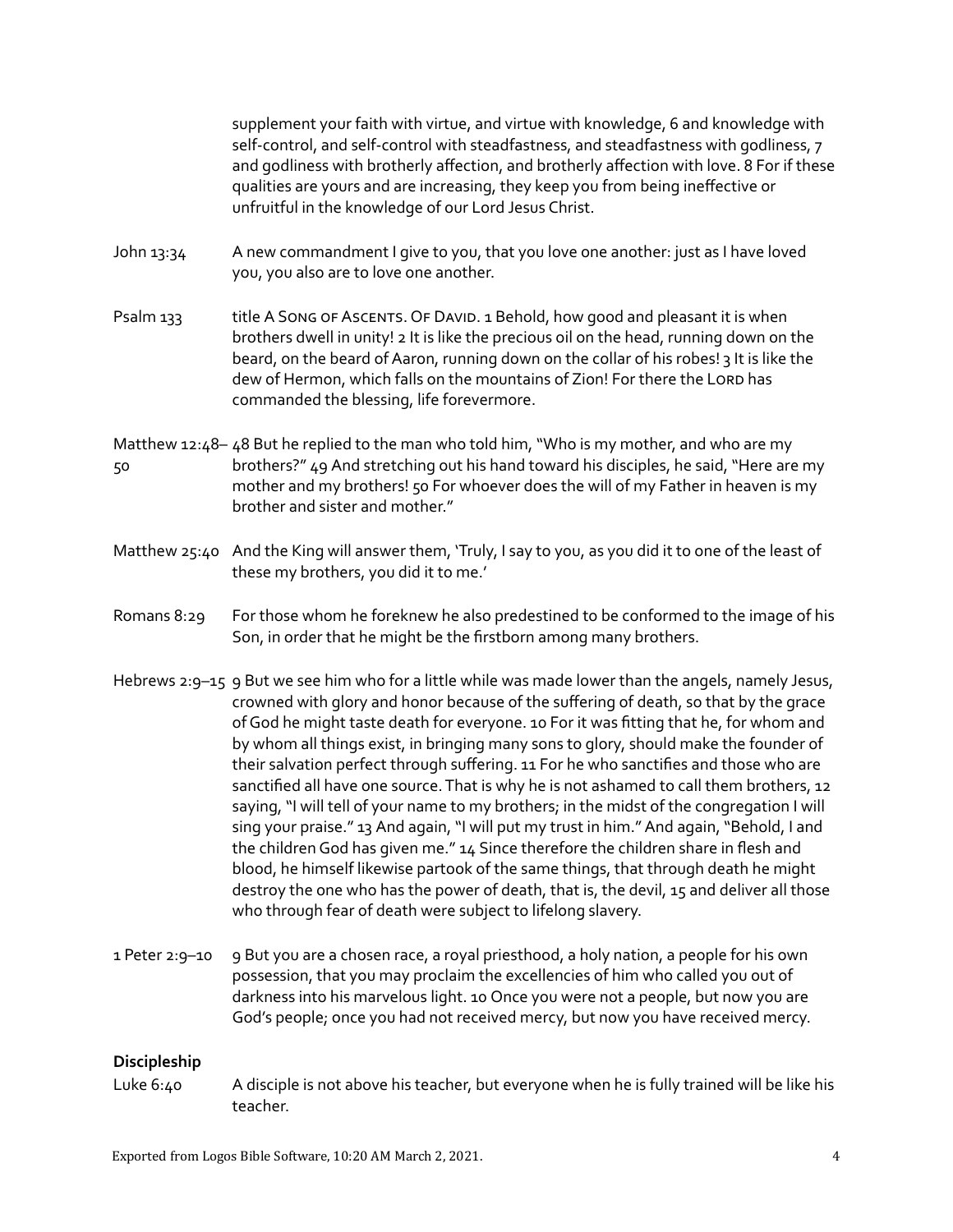- Matthew 13:52 And he said to them, "Therefore every scribe who has been trained for the kingdom of heaven is like a master of a house, who brings out of his treasure what is new and what is old."
- Matthew 28:18– 18 And Jesus came and said to them, "All authority in heaven and on earth has been 20 given to me. 19 Go therefore and make disciples of all nations, baptizing them in the name of the Father and of the Son and of the Holy Spirit, 20 teaching them to observe all that I have commanded you. And behold, I am with you always, to the end of the age."
- Acts 1:8 But you will receive power when the Holy Spirit has come upon you, and you will be my witnesses in Jerusalem and in all Judea and Samaria, and to the end of the earth."
- Acts 18:24–28 24 Now a Jew named Apollos, a native of Alexandria, came to Ephesus. He was an eloquent man, competent in the Scriptures. 25 He had been instructed in the way of the Lord. And being fervent in spirit, he spoke and taught accurately the things concerning Jesus, though he knew only the baptism of John. 26 He began to speak boldly in the synagogue, but when Priscilla and Aquila heard him, they took him aside and explained to him the way of God more accurately. 27 And when he wished to cross to Achaia, the brothers encouraged him and wrote to the disciples to welcome him. When he arrived, he greatly helped those who through grace had believed, 28 for he powerfully refuted the Jews in public, showing by the Scriptures that the Christ was Jesus.
- Ephesians 4:11– 11 And he gave the apostles, the prophets, the evangelists, the shepherds and 16 teachers, 12 to equip the saints for the work of ministry, for building up the body of Christ, 13 until we all attain to the unity of the faith and of the knowledge of the Son of God, to mature manhood, to the measure of the stature of the fullness of Christ, 14 so that we may no longer be children, tossed to and fro by the waves and carried about by every wind of doctrine, by human cunning, by craftiness in deceitful schemes. 15 Rather, speaking the truth in love, we are to grow up in every way into him who is the head, into Christ, 16 from whom the whole body, joined and held together by every joint with which it is equipped, when each part is working properly, makes the body grow so that it builds itself up in love.
- Ephesians 4:32 Be kind to one another, tenderhearted, forgiving one another, as God in Christ forgave you.
- Colossians 1:27– 27 To them God chose to make known how great among the Gentiles are the riches of 28 the glory of this mystery, which is Christ in you, the hope of glory. 28 Him we proclaim, warning everyone and teaching everyone with all wisdom, that we may present everyone mature in Christ.
- Colossians 3:16 Let the word of Christ dwell in you richly, teaching and admonishing one another in all wisdom, singing psalms and hymns and spiritual songs, with thankfulness in your hearts to God.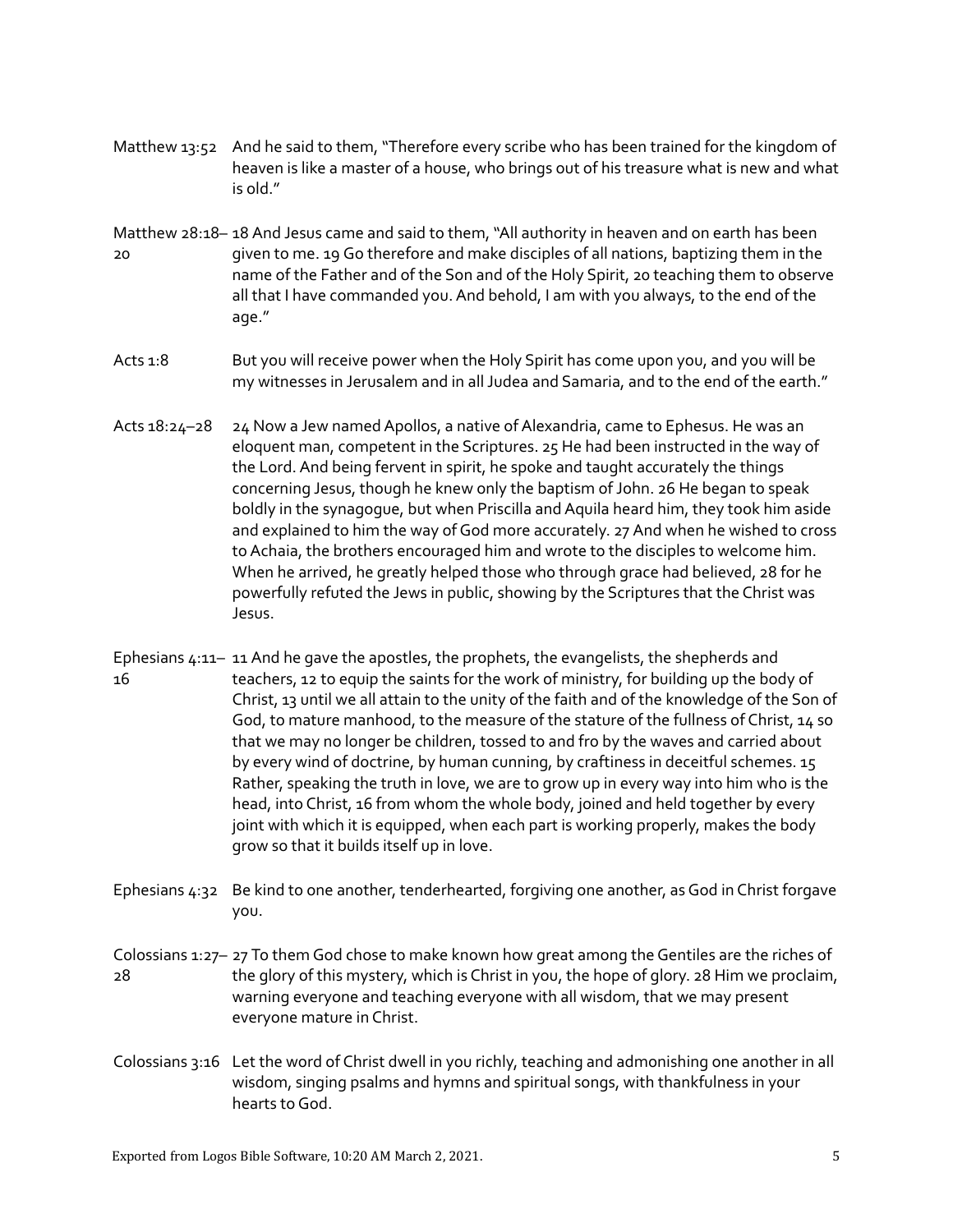- 2 Timothy 2:2 and what you have heard from me in the presence of many witnesses entrust to faithful men, who will be able to teach others also.
- 2 Timothy 3:16 All Scripture is breathed out by God and profitable for teaching, for reproof, for correction, and for training in righteousness,

## Community

- Matthew 5:38– 38 "You have heard that it was said, 'An eye for an eye and a tooth for a tooth.' 39 But I 48 say to you, Do not resist the one who is evil. But if anyone slaps you on the right cheek, turn to him the other also. 40 And if anyone would sue you and take your tunic, let him have your cloak as well. 41 And if anyone forces you to go one mile, go with him two miles. 42 Give to the one who begs from you, and do not refuse the one who would borrow from you. 43 "You have heard that it was said, 'You shall love your neighbor and hate your enemy.' 44 But I say to you, Love your enemies and pray for those who persecute you, 45 so that you may be sons of your Father who is in heaven. For he makes his sun rise on the evil and on the good, and sends rain on the just and on the unjust. 46 For if you love those who love you, what reward do you have? Do not even the tax collectors do the same? 47 And if you greet only your brothers, what more are you doing than others? Do not even the Gentiles do the same? 48 You therefore must be perfect, as your heavenly Father is perfect.
- Matthew 28:18– 18 And Jesus came and said to them, "All authority in heaven and on earth has been 20 given to me. 19 Go therefore and make disciples of all nations, baptizing them in the name of the Father and of the Son and of the Holy Spirit, 20 teaching them to observe all that I have commanded you. And behold, I am with you always, to the end of the age."
- Acts 1:8 But you will receive power when the Holy Spirit has come upon you, and you will be my witnesses in Jerusalem and in all Judea and Samaria, and to the end of the earth."
- Acts 8: $4-8$  4 Now those who were scattered went about preaching the word. 5 Philip went down to the city of Samaria and proclaimed to them the Christ. 6 And the crowds with one accord paid attention to what was being said by Philip, when they heard him and saw the signs that he did. 7 For unclean spirits, crying out with a loud voice, came out of many who had them, and many who were paralyzed or lame were healed. 8 So there was much joy in that city.
- Galatians 6:9– 10 9 And let us not grow weary of doing good, for in due season we will reap, if we do not give up. 10 So then, as we have opportunity, let us do good to everyone, and especially to those who are of the household of faith.
- Leviticus 19:18 You shall not take vengeance or bear a grudge against the sons of your own people, but you shall love your neighbor as yourself: I am the LORD.

#### Leviticus 19:33– 33 "When a stranger sojourns with you in your land, you shall not do him wrong. 34 34 You shall treat the stranger who sojourns with you as the native among you, and you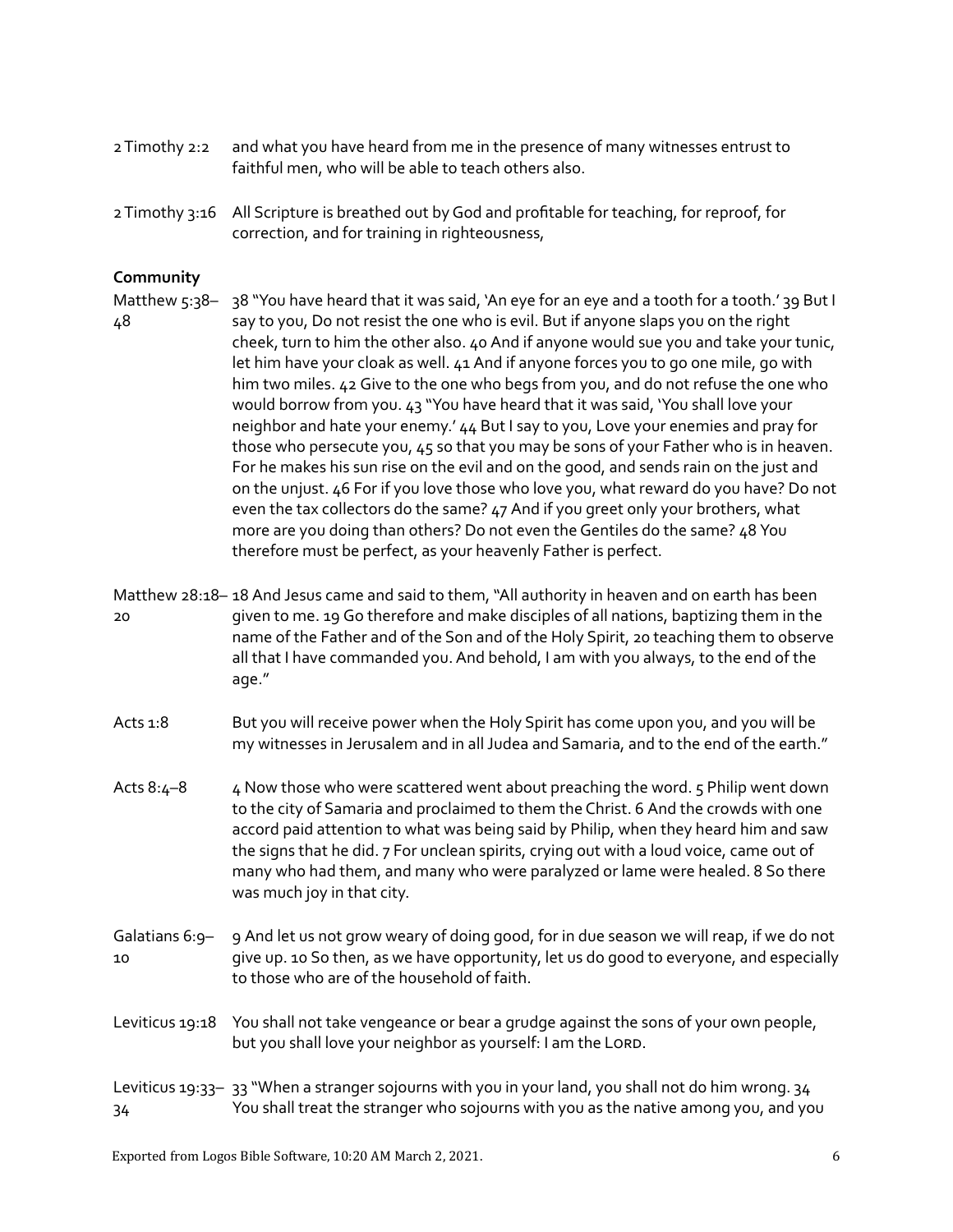|                                                                          | shall love him as yourself, for you were strangers in the land of Egypt: I am the LORD<br>your God.                                                           |  |
|--------------------------------------------------------------------------|---------------------------------------------------------------------------------------------------------------------------------------------------------------|--|
| John 17:18                                                               | As you sent me into the world, so I have sent them into the world.                                                                                            |  |
| John 20:21                                                               | Jesus said to them again, "Peace be with you. As the Father has sent me, even so I am<br>sending you."                                                        |  |
| Luke $8:39$                                                              | "Return to your home, and declare how much God has done for you." And he went<br>away, proclaiming throughout the whole city how much Jesus had done for him. |  |
| 1945년 - 대한민국의 대한민국의 대한민국의 대한민국의 대학교 대학교 대학교 대학교 대학교 전문 기대 대학교 전문 시간이 있다. |                                                                                                                                                               |  |

# Mission: Building God's Family by Making Disciples of Jesus for His Glory

1 Corinthians 3:9 For we are God's fellow workers. You are God's field, God's building.

| 1 Corinthians<br>3:16 | Do you not know that you are God's temple and that God's Spirit dwells in you?                                                                                                                                                                                                                                                                                                                                                                            |
|-----------------------|-----------------------------------------------------------------------------------------------------------------------------------------------------------------------------------------------------------------------------------------------------------------------------------------------------------------------------------------------------------------------------------------------------------------------------------------------------------|
| 22                    | Ephesians 2:19-19 So then you are no longer strangers and aliens, but you are fellow citizens with the<br>saints and members of the household of God, 20 built on the foundation of the<br>apostles and prophets, Christ Jesus himself being the cornerstone, 21 in whom the<br>whole structure, being joined together, grows into a holy temple in the Lord. 22 In him<br>you also are being built together into a dwelling place for God by the Spirit. |
| 20                    | Matthew 28:18-18 And Jesus came and said to them, "All authority in heaven and on earth has been<br>given to me. 19 Go therefore and make disciples of all nations, baptizing them in the<br>name of the Father and of the Son and of the Holy Spirit, 20 teaching them to observe<br>all that I have commanded you. And behold, I am with you always, to the end of the<br>age."                                                                         |
| Acts 1:8              | But you will receive power when the Holy Spirit has come upon you, and you will be<br>my witnesses in Jerusalem and in all Judea and Samaria, and to the end of the earth."                                                                                                                                                                                                                                                                               |
| Matthew 5:16          | In the same way, let your light shine before others, so that they may see your good<br>works and give glory to your Father who is in heaven.                                                                                                                                                                                                                                                                                                              |
| John 15:8             | By this my Father is glorified, that you bear much fruit and so prove to be my disciples.                                                                                                                                                                                                                                                                                                                                                                 |
| Romans 15:5-7         | 5 May the God of endurance and encouragement grant you to live in such harmony<br>with one another, in accord with Christ Jesus, 6 that together you may with one voice<br>glorify the God and Father of our Lord Jesus Christ. 7 Therefore welcome one another<br>as Christ has welcomed you, for the glory of God.                                                                                                                                      |
| 2 Corinthians<br>4:6  | For God, who said, "Let light shine out of darkness," has shone in our hearts to give<br>the light of the knowledge of the glory of God in the face of Jesus Christ.                                                                                                                                                                                                                                                                                      |
| 2 Corinthians<br>4:15 | For it is all for your sake, so that as grace extends to more and more people it may<br>increase thanksgiving, to the glory of God.                                                                                                                                                                                                                                                                                                                       |